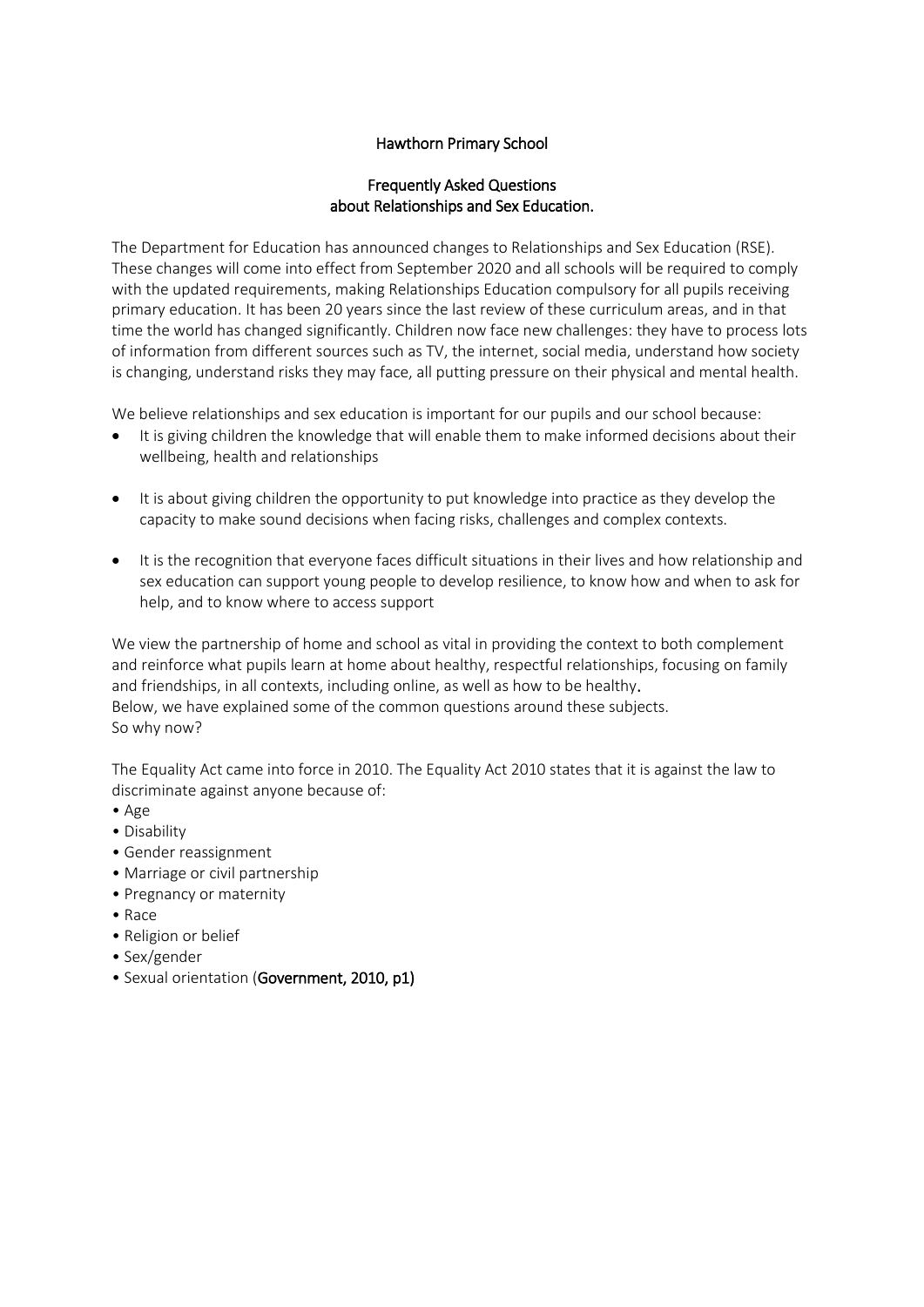The public sector Equality Duty came into force on 5th April 2011 and requires that public bodies (including schools):

- Have due regard to the need to eliminate discrimination
- Advance equality of opportunity
- Foster good relations between different people when carrying out their activities.
- (Government Equalities Office 2013, p1)

This makes it clear that promoting some of the protected characteristics of the Equality Act while ignoring others is against UK law.

### What is teaching about equality?

It is teaching about:

- Difference
- Acceptance
- **•** Tolerance
- Diversity
- How to challenge discrimination

Teaching about equality helps our children to prepare for the next stages in their lives.

#### Will my child be taught sex education at Primary School? Is this too young?

Sex education at Primary school is not compulsory. However, compulsory Relationships Education is being introduced in Primary schools from September 2020, to put in place the building blocks needed for positive and safe relationships of all kinds. This will start with family and friends, how to treat each other with kindness, and recognising the difference between online and offline friendships.

At Hawthorn Primary School we currently teach sex education to children in Year 5 and 6 (which goes beyond the existing national curriculum for science). Before these lessons take place, the school gives parent's the opportunity to understand what will be taught and how it will be approached, and view any materials so that you understand what we propose to teach and how. If you continue to have concerns, you have the right to withdraw from any sex education lessons that go beyond that of the science national curriculum.

We will continue to teach puberty and reproduction. This is only part of the Science National Curriculum for Y5 and Y6. As it is part of the science national curriculum it is compulsory. We hold meetings with parents in Y5 and Y6 to discuss this and share materials. You have the right to withdraw from any sex education lessons that go beyond that of the science national curriculum.